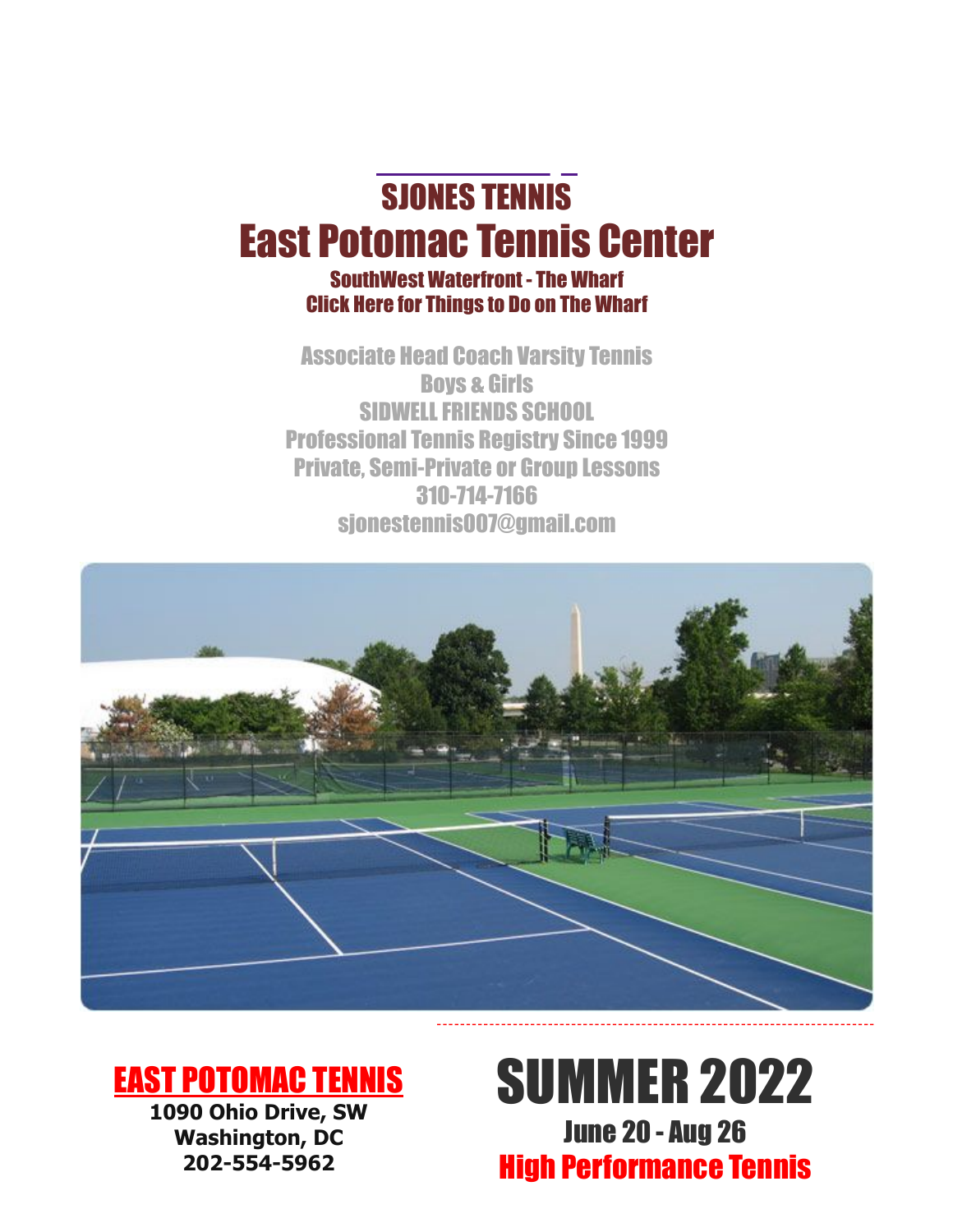## [BABOLAT](https://www.babolat.us/)



**Patrick McEnroe** @PatrickMcEnroe

It's always inspiring to meet people like Shelby Jones in DC who coach, teach, and mentor kids.

# de de Jacks 1000

# @Citiopen



Tweet your reply  $\circ$ 网 ≺ Share Save  $III$  $\overline{\left\langle \right\rangle }$  $\bigcap$ 



with Coach Jones

Three Surfaces Outdoor Hard Outdoor Clay Indoor Hard

High Performance Camp Participants Must Be Advanced Level Players

10 Weeks - 2 Sessions Daily

9am - 12Noon

&

1pm til 4pm

# Spots are limited. Thanks.

Send an email to [sjonestennis007@gmail.com](mailto:sjonestennis007@gmail.com) with SUMMER CAMP in the title. Or contact me at 310-714-7166. I will respond promptly. Thanks.

**High Performance Tennis** at EP has completed 18 weeks of training on Sundays from **10am - 12noon** and Wednesdays **6pm til 8pm**. The "culture" of the program is based on two things. **100% EFFFORT** and **100% POSITIVE ATTITUDE.**

I will continue the program this summer. Summer training is **absolutely crucial** for players that want significant improvement on court.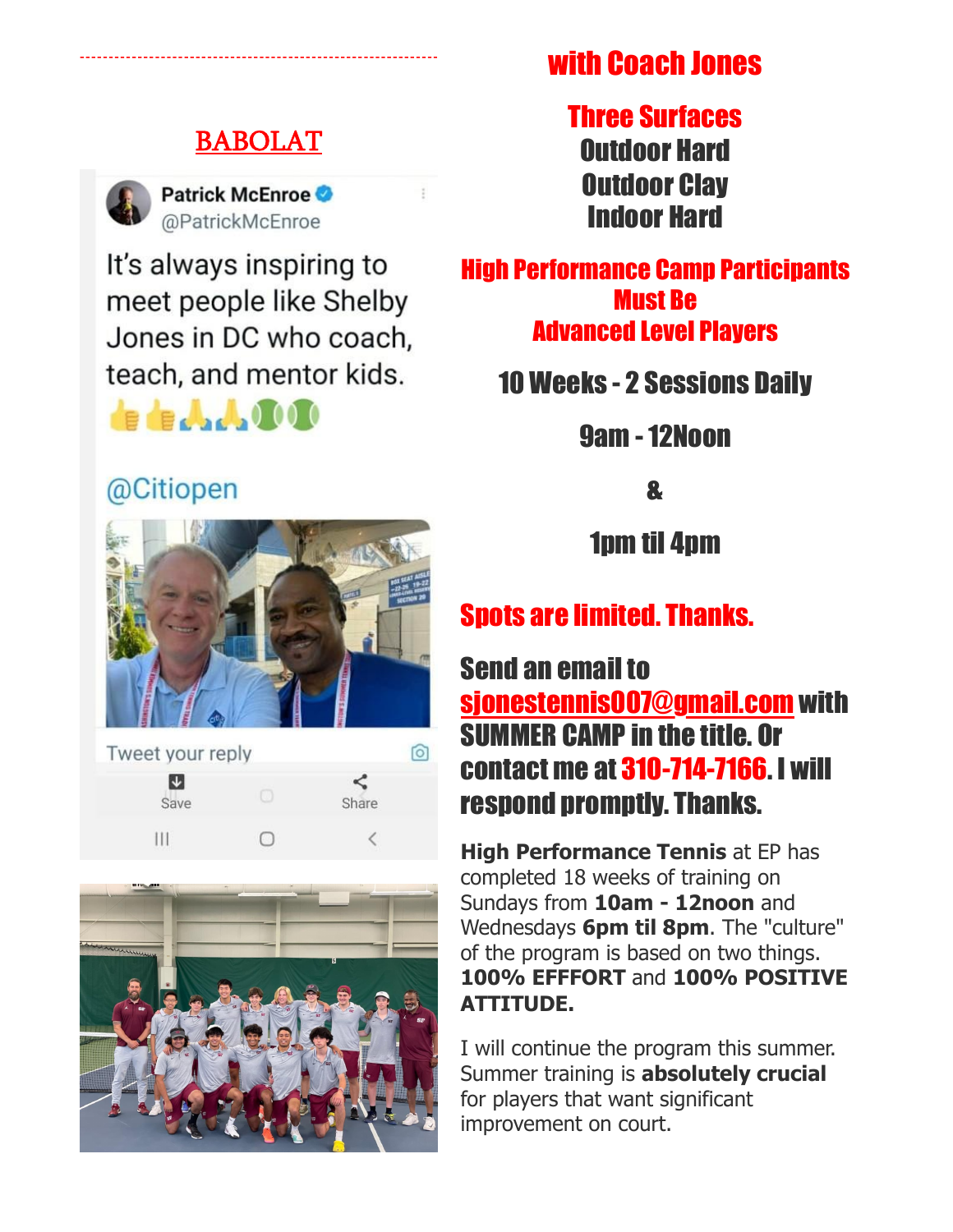### SIDWELL BOYS TENNIS 2022 MAC Champs 15-1 No.10 Ranked Team in the U.S.



## SIDWELL GIRLS TENNIS 2021 ISL Champs 14-0 No.5 Ranked Team in the U.S.





# Summer in SW DC

**THINGS TO DO ON THE WHARF [Click Here](https://www.wharfdc.com/things-to-do/)**

**EAST POTOMAC GOLF [Click Here](https://www.playdcgolf.com/east-potomac-golf-links/)**

**ALL will be encouraged to play as many tournaments as possible.**

## **BLUEPRINT of Daily HPT Training**

#### **9am til 9:30am**

- Run, stretch and dynamics.
- Short court warm-up.
- Full court warm-up.

## **9:30am til 9:40am** | Snack & Water

#### **9:40am til 10:30am**

- Shot of the Day Dead Ball Drills
- Sprints
- Serve practice | Return practice

## **10:30am - 10:45am** | Snack & Water

### **10:45am - 11:45am**

• Match Play Singles & Doubles

**11:45am - 12noon** | Recap of the day and discussion on being better tomorrow.

Every **Wednesday**, kids will run the 3.6 mile loop at Haines Point. If the weather is 90 or above or bad air-quality, they will not.

**Every Friday**, we will have a **Tournament**. Kids will play a 6 game set, win by 2, No Ad with a tie-breaker to 7 at 6 all. This is the middle & high school tryout format.

These 10 weeks are guaranteed to make each player a better competitor on court and a stronger athlete ready to compete at their highest level.



**ARENA STAGE**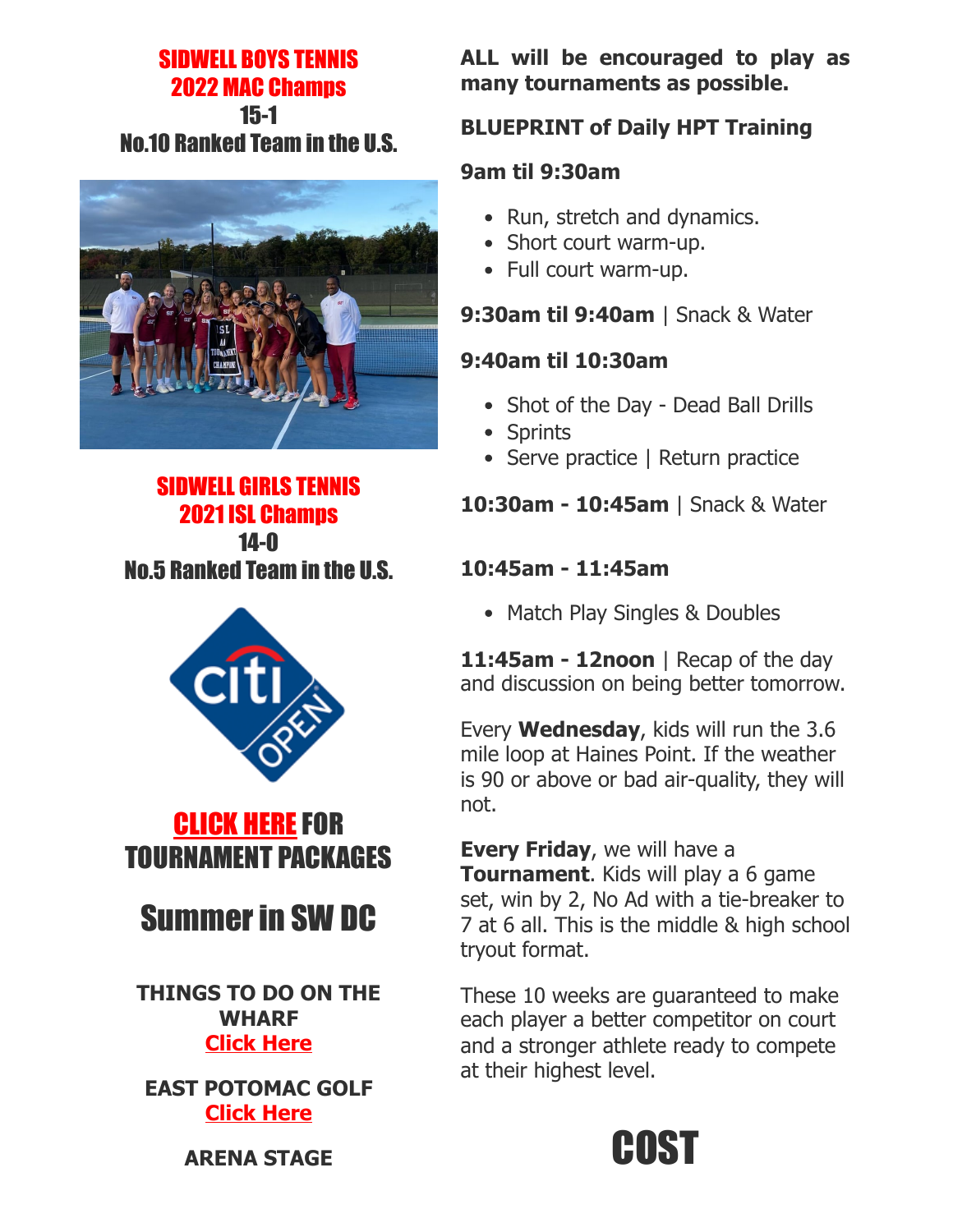#### **[Click Here](https://www.arenastage.org/)**

**THE NATIONAL MALL WASHINGTON DC [Click Here](https://washington.org/dc-neighborhoods/national-mall#)**

> **NATS BASEBALL [Click Here](https://www.mlb.com/nationals)**

**CHARTER A PRIVATE YACHT City Cruises [Click Here](https://www.wharfdc.com/waterfront/city-cruises/)**

> **PADDLE BOATING Jefferson Memorial [Click Here](https://boatingindc.com/boathouses/tidal-basin/)**

**CRABS & MORE WHARF FISH MARKET [Click Here](https://www.wharfdc.com/fish-market/)**



#### **WEEK ONE | June 20 - June 24**

- **Half Day** 9am til 12Noon \$105
- **Half Day** 1pm til 4pm \$105
- **Full Day** 9am til 4pm \$210
- **One Week** Half Day \$525
- **One Week** Full Day \$1050

#### **WEEK TWO | June 27 - July 1**

- **Half Day** 9am til 12Noon \$105
- **Half Day** 1pm til 4pm \$105
- **Full Day** 9am til 4pm \$210
- **One Week** Half Day \$525
- **One Week** Full Day \$1050

#### **WEEK THREE | July 5 - July 8**

- **Half Day** 9am til 12Noon \$105
- **Half Day** 1pm til 4pm \$105
- **Full Day** 9am til 4pm \$210
- **One Week** Half Day \$525
- **One Week** Full Day \$1050

#### **WEEK FOUR | July 11 - July 15**

- **Half Day** 9am til 12Noon \$105
- **Half Day** 1pm til 4pm \$105
- **Full Day** 9am til 4pm \$210
- **One Week** Half Day \$490
- **One Week** Full Day \$840

#### **WEEK FIVE | July 18 - July 22**

- **Half Day** 9am til 12Noon \$105
- **Half Day** 1pm til 4pm \$105
- **Full Day** 9am til 4pm \$210
- **One Week** Half Day \$525
- **One Week** Full Day \$1050

#### **WEEK SIX | July 25 - June 29**

- **Half Day** 9am til 12Noon \$105
- **Half Day** 1pm til 4pm \$105
- **Full Day** 9am til 4pm \$210
- **One Week** Half Day \$525
- **One Week** Full Day \$1050